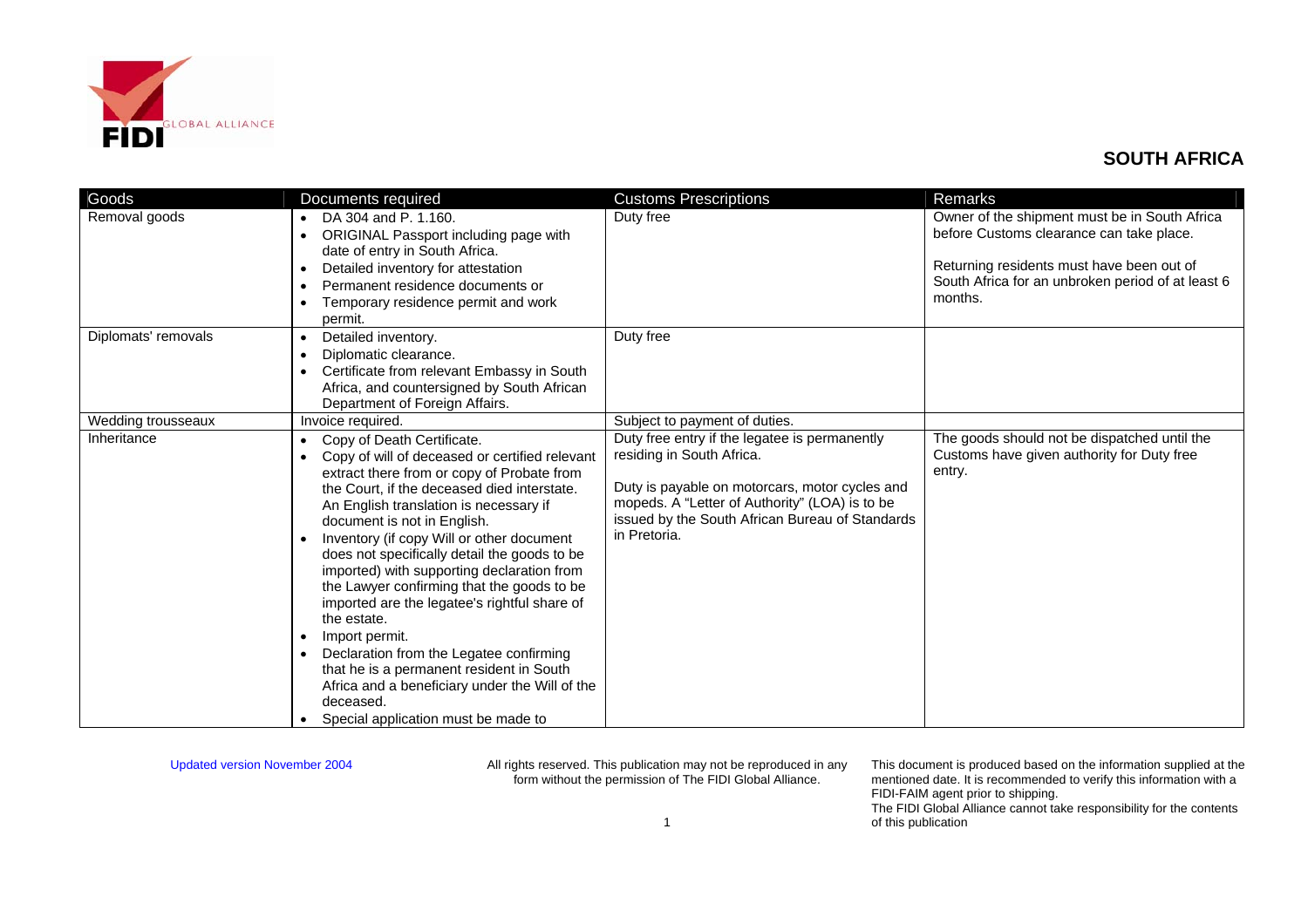

| Goods                                                                           | Documents required                                                                                                                                                                                                                                                                                                           | <b>Customs Prescriptions</b>                                                                                                                                                                                                                                                                  | Remarks                                                                                                                                                                                                                                                                                                                                                                                                                                                                                                                                                                        |
|---------------------------------------------------------------------------------|------------------------------------------------------------------------------------------------------------------------------------------------------------------------------------------------------------------------------------------------------------------------------------------------------------------------------|-----------------------------------------------------------------------------------------------------------------------------------------------------------------------------------------------------------------------------------------------------------------------------------------------|--------------------------------------------------------------------------------------------------------------------------------------------------------------------------------------------------------------------------------------------------------------------------------------------------------------------------------------------------------------------------------------------------------------------------------------------------------------------------------------------------------------------------------------------------------------------------------|
|                                                                                 | Customs.                                                                                                                                                                                                                                                                                                                     |                                                                                                                                                                                                                                                                                               |                                                                                                                                                                                                                                                                                                                                                                                                                                                                                                                                                                                |
| New furniture, Household<br>items, Presents and Souvenirs                       |                                                                                                                                                                                                                                                                                                                              | Subject to payment of full duties.                                                                                                                                                                                                                                                            |                                                                                                                                                                                                                                                                                                                                                                                                                                                                                                                                                                                |
| Works of art, Antiques                                                          |                                                                                                                                                                                                                                                                                                                              | Duty free entry if:<br>• Works of art are forming a part of a bona fide<br>household removal, or<br>Articles are over 100 years old.<br>$\bullet$<br>These articles have been in the use and<br>possession of the owner for more than 12<br>months and<br>Are not for sale or other disposal. |                                                                                                                                                                                                                                                                                                                                                                                                                                                                                                                                                                                |
| Precious metal objects                                                          |                                                                                                                                                                                                                                                                                                                              | Duty free entry is allowed on the same basis and<br>under the same conditions as furniture and other<br>articles.                                                                                                                                                                             |                                                                                                                                                                                                                                                                                                                                                                                                                                                                                                                                                                                |
| Motor cars, motor-cycles,<br>mopeds, power-driven boats<br>with inboard engines | Customs form DA 304/A<br>$\bullet$<br>Registration papers<br>$\bullet$<br>Document showing that the vehicle has<br>$\bullet$<br>been in the owner's use and possession<br>abroad for more than 365 days before the<br>importation of the vehicle (original purchase<br>invoice, insurance certificate, etc)<br>Import permit | Duty free entry if:<br>The vehicles (cars, motor cycles, mopeds) will<br>not be sold or otherwise disposed of for 2 years<br>after the date of importation.<br>Value Added Tax at current rate is assessed on<br>the imported value of the vehicle.                                           | Temporary residents must pay a CASH Customs<br>Bond to cover full duties and taxes and can only<br>apply for a refund from the South African<br>Department of Customs & Excise of this Cash<br>Bond on proof of re-export of the motor car from<br>South Africa.<br>Returning residents pay full duties and taxes.<br>Temporary residents must provide a customs<br>bond to cover full duties and taxes, and do not<br>need an Import Permit.<br>Foreign Diplomats pay no duties or taxes,<br>subject to provision of Diplomatic clearance<br>certificate, and proof of value. |
|                                                                                 | A "Letter of Authority" (LOA) issued by the<br>$\bullet$<br>South African Bureau of Standards in<br>Pretoria, has to be submitted to Customs                                                                                                                                                                                 | A fee of R1800.00 per vehicle, payable to the<br>SABS is applicable.                                                                                                                                                                                                                          | No left-hand drive motor vehicles new or used<br>purchased after January 1 <sup>st</sup> , 2000, will be                                                                                                                                                                                                                                                                                                                                                                                                                                                                       |

Updated version November 2004 All rights reserved. This publication may not be reproduced in any form without the permission of The FIDI Global Alliance.

This document is produced based on the information supplied at the mentioned date. It is recommended to verify this information with a FIDI-FAIM agent prior to shipping. The FIDI Global Alliance cannot take responsibility for the contents of this publication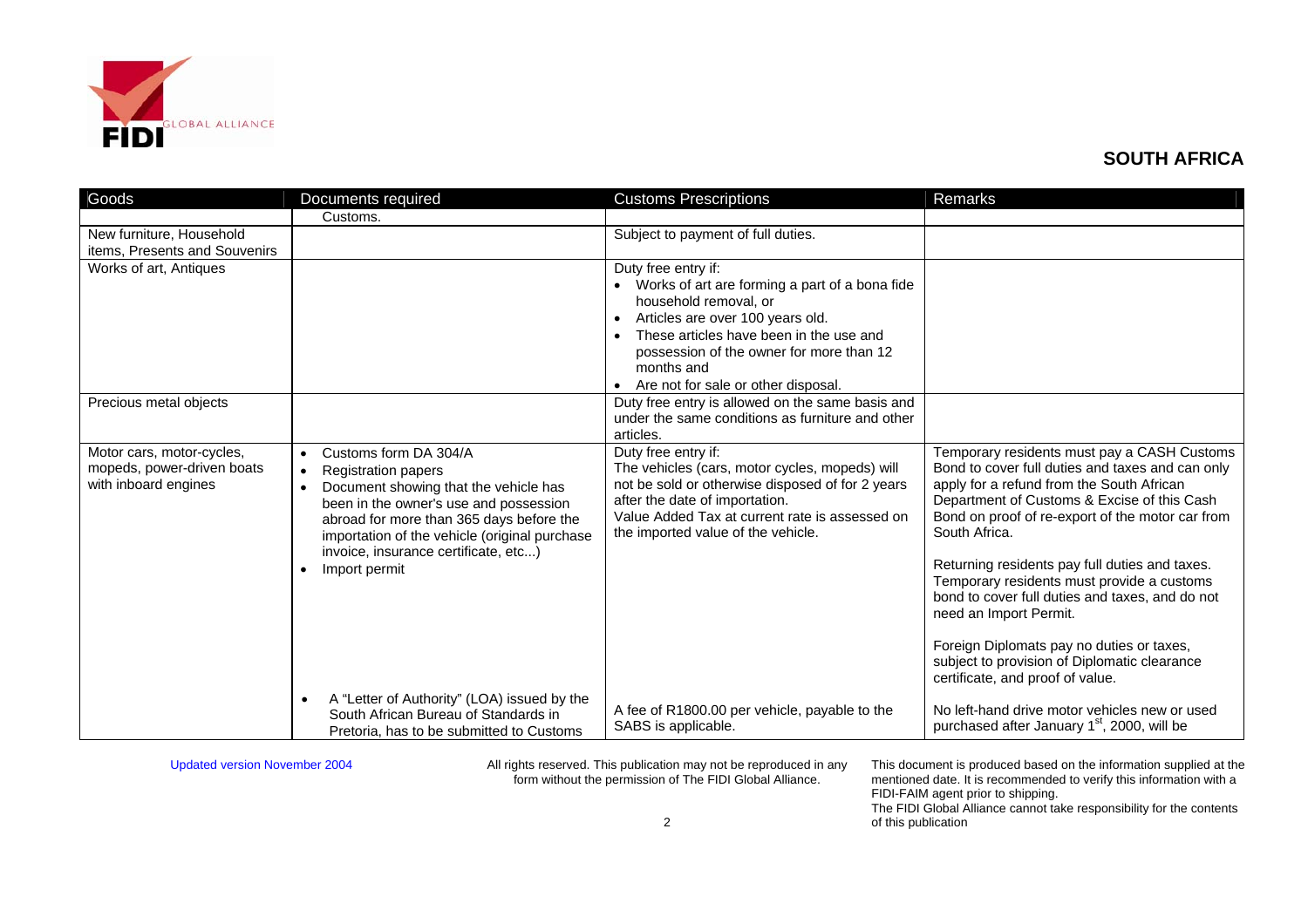

| Goods                                                                                                                                                                         | Documents required                                                                                        | <b>Customs Prescriptions</b>                                                                                                                                                                                                                                          | Remarks                                                                                                                                                                                                                                                                                    |
|-------------------------------------------------------------------------------------------------------------------------------------------------------------------------------|-----------------------------------------------------------------------------------------------------------|-----------------------------------------------------------------------------------------------------------------------------------------------------------------------------------------------------------------------------------------------------------------------|--------------------------------------------------------------------------------------------------------------------------------------------------------------------------------------------------------------------------------------------------------------------------------------------|
|                                                                                                                                                                               | at the time of clearance of all motor<br>vehicles (excluding motor cycles) imported<br>into South Africa. |                                                                                                                                                                                                                                                                       | allowed to be imported in South Africa.                                                                                                                                                                                                                                                    |
| Caravans, trailers                                                                                                                                                            |                                                                                                           | Subject to payment of duties.                                                                                                                                                                                                                                         |                                                                                                                                                                                                                                                                                            |
| Dangerous Goods, Firearms                                                                                                                                                     | Import permit<br>$\bullet$<br>South African Police Firearm Registrar<br>$\bullet$<br>Certificate SAP 312  |                                                                                                                                                                                                                                                                       |                                                                                                                                                                                                                                                                                            |
| Narcotics, drugs, incitements                                                                                                                                                 |                                                                                                           | Importation prohibited.                                                                                                                                                                                                                                               |                                                                                                                                                                                                                                                                                            |
| Plants and vegetable products                                                                                                                                                 | Phytosanitary certificate.                                                                                |                                                                                                                                                                                                                                                                       |                                                                                                                                                                                                                                                                                            |
| Dogs, Cats, Birds                                                                                                                                                             | Rabies Vaccination certificate<br>Health certificate<br>Import permit<br>$\bullet$                        | Import permit granted after the owner has made<br>arrangements for the period of quarantine<br>required for pets travelling from most, but not all<br>countries.                                                                                                      |                                                                                                                                                                                                                                                                                            |
| Wine, liquor, alcohol                                                                                                                                                         | Import permit<br>$\bullet$<br>Liquor removal certificate<br>$\bullet$                                     | Subject to payment of full duties.                                                                                                                                                                                                                                    | It's necessary to fulfil these conditions before the<br>arrival of the shipment.                                                                                                                                                                                                           |
| Pornographic books and<br>magazines, "walkie-talkie"<br>radios, certain feathers, furs,<br>skins, tusks, etc. of animals<br>coming under the protected<br>species regulations |                                                                                                           | Importation prohibited.                                                                                                                                                                                                                                               |                                                                                                                                                                                                                                                                                            |
| <b>Fumigation of wood</b><br>packaging                                                                                                                                        |                                                                                                           | Effective January 01, 2005<br>Inspectors from the South African<br>Department of Agriculture will inspect<br>Import Shipments at South African<br>Ports to determine that this requirement<br>has been adhered to and obviously<br>shipments containing wood packages | Effective January 1st, 2005 a new<br>regulation to import shipments packed in<br>wood will be implemented.<br>All wood packaging utilised on Import<br><b>Shipments to South Africa must be "ISPM</b><br>15" certified at origin. This means that<br>Each wooden crate that comes into the |

Updated version November 2004 All rights reserved. This publication may not be reproduced in any form without the permission of The FIDI Global Alliance.

This document is produced based on the information supplied at the mentioned date. It is recommended to verify this information with a FIDI-FAIM agent prior to shipping. The FIDI Global Alliance cannot take responsibility for the contents of this publication